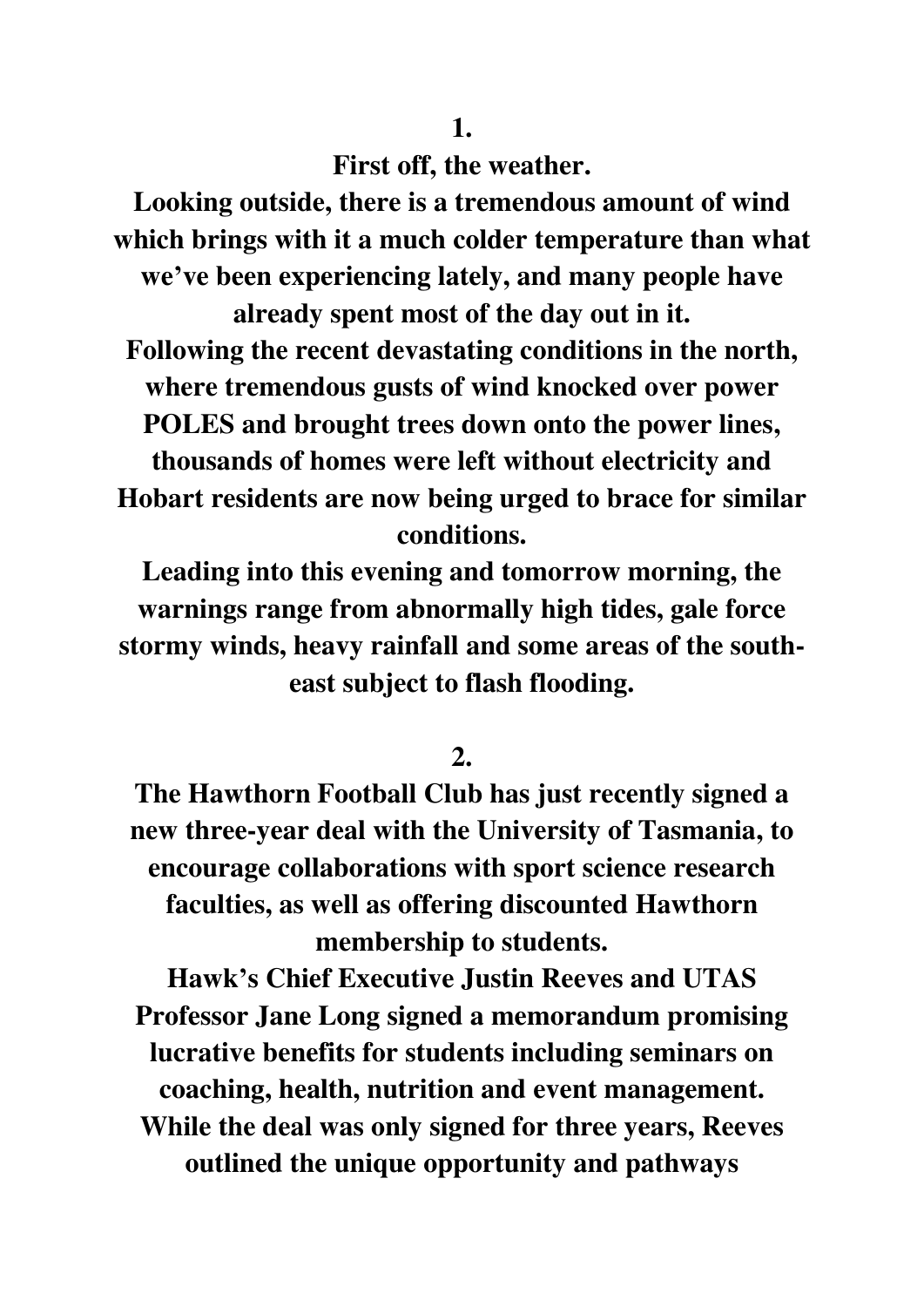## **Hawthorn's involvement in research and sport science could provide, and he hinted at a more probable long-term outcome.**

**3.** 

**There are looming fears that the state's construction industry could come to a standstill as a national insurance crisis begins to strangle Tasmanian building surveyors. Due to significant cladding fires within buildings across** 

**Melbourne and Sydney that led to huge insurance payouts, surveyors and engineers across the nation are struggling to afford protection and insurance policies against the combustible cladding due to its negative** 

**reputation, and therefore being charged 300 percent more in fees compared to that of last financial year.** 

**As the surveyors struggle to gain indemnity policies from insurers, Tasmanian building companies now fear that the lack of available surveyors will slow work down and could** 

**lead to the possible closure of some businesses.** 

**Any construction project needs an insured building surveyor who is licenced and able to oversee the job at hand, but with increased insurance policies making it hard for surveyors to afford cover, the crisis in Tasmania could lead to these major closures in the coming months.** 

## **4.**

## **To sports news**

**And in the TSL, Glenorchy welcomes back four players from injury in their crucial match against Launceston in**